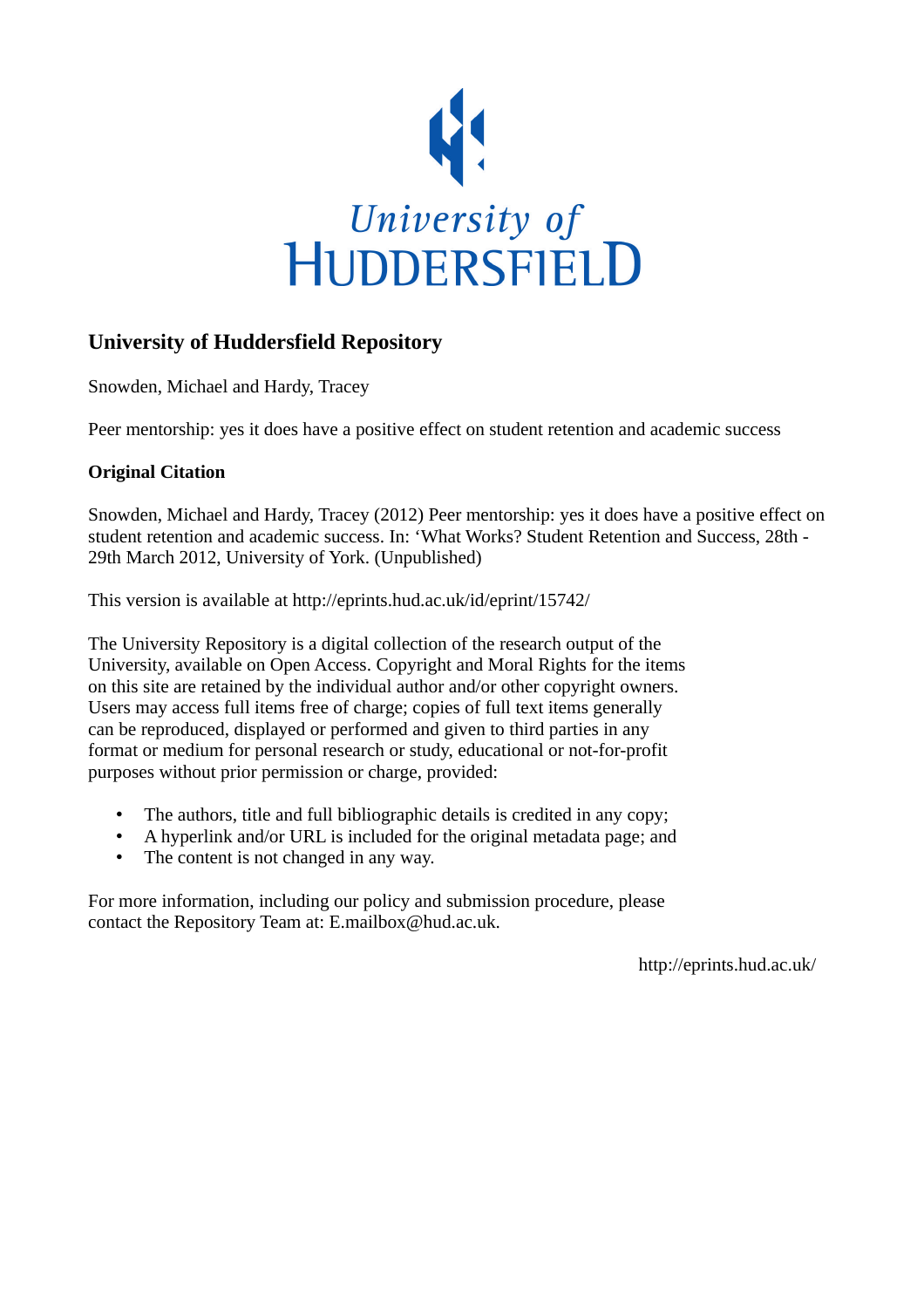Peer mentorship: Yes! It does have a positive effect on student retention and academic success!

> Dr Michael Snowden &Tracey Hardy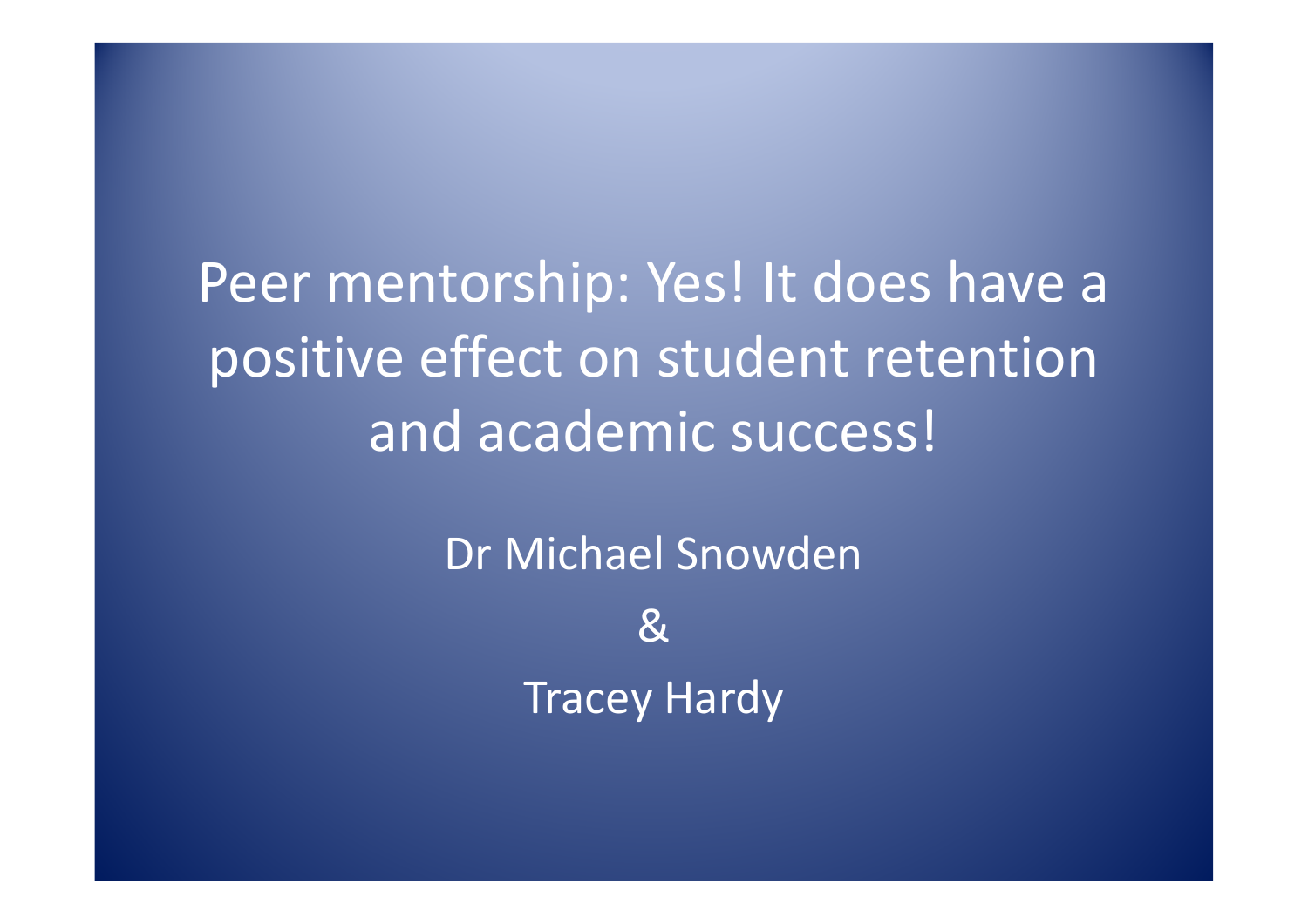## Background:

- Changing student profile
- Expectations
- Drive to increase retention
- Drive to enhance standards/performance
- Challenge: Breen et al 2001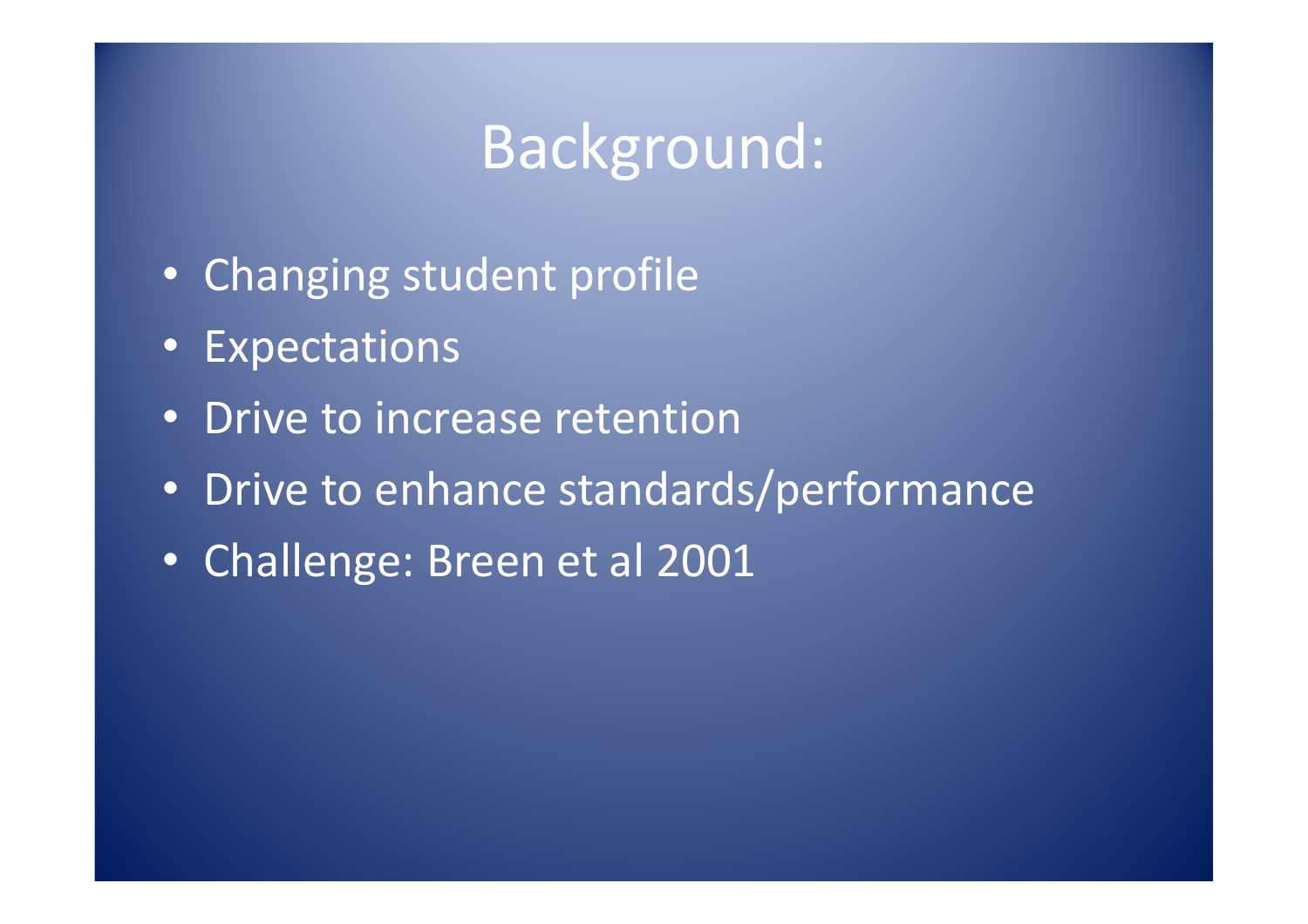## Peer Mentoring Programme

- Third and First year HSW students invited to apply to participate in scheme
- Third year student acts as a mentor to first year
- Third year "mentored" by staff member
- Matched age, gender, interests
- Mentor/mentee roles clarified
- One afternoon training/preparation provided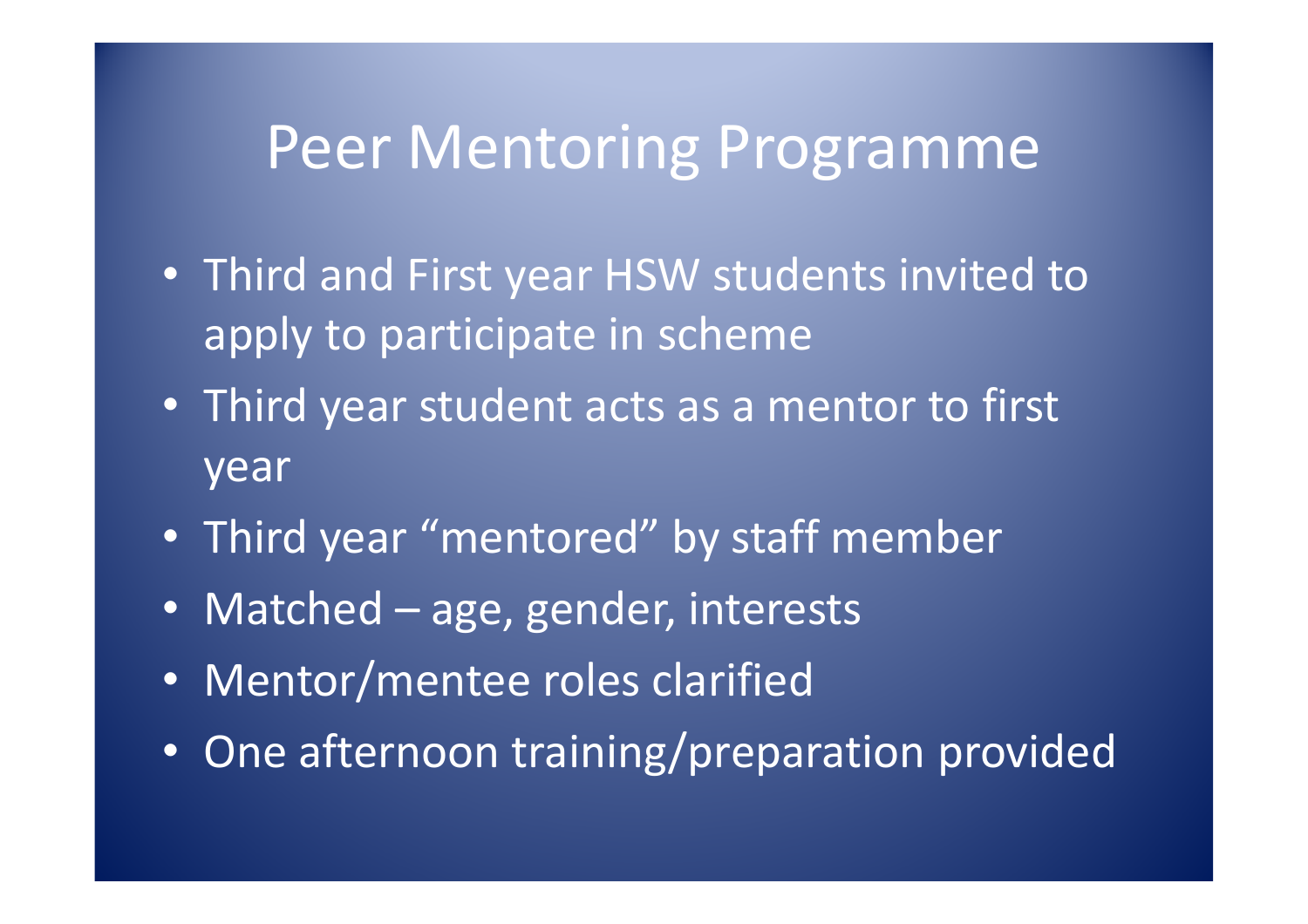## The study

- Case study: Ethnographic approach
- Sample:
- 9 Dyads comprising first and third year students
- Data collection:

Interview; journals; assessment and student survey data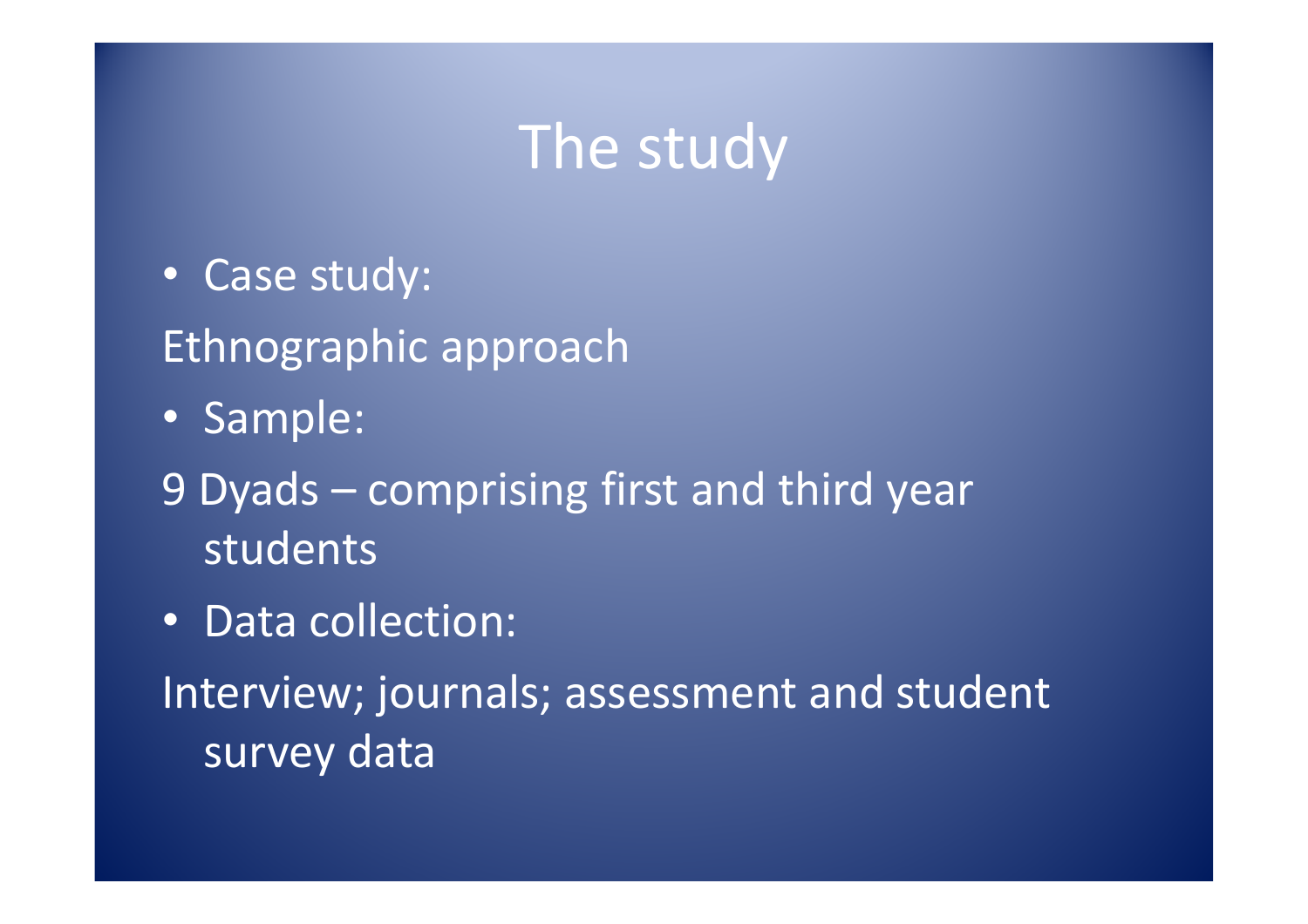## Questions:

- 1. What are the effects of introducing peer mentorship on learning and assessment performance
- 2. What impact do social and cultural factors have upon the peer mentorship relationship
- 3. What are the institutional influences that impact upon peer mentorship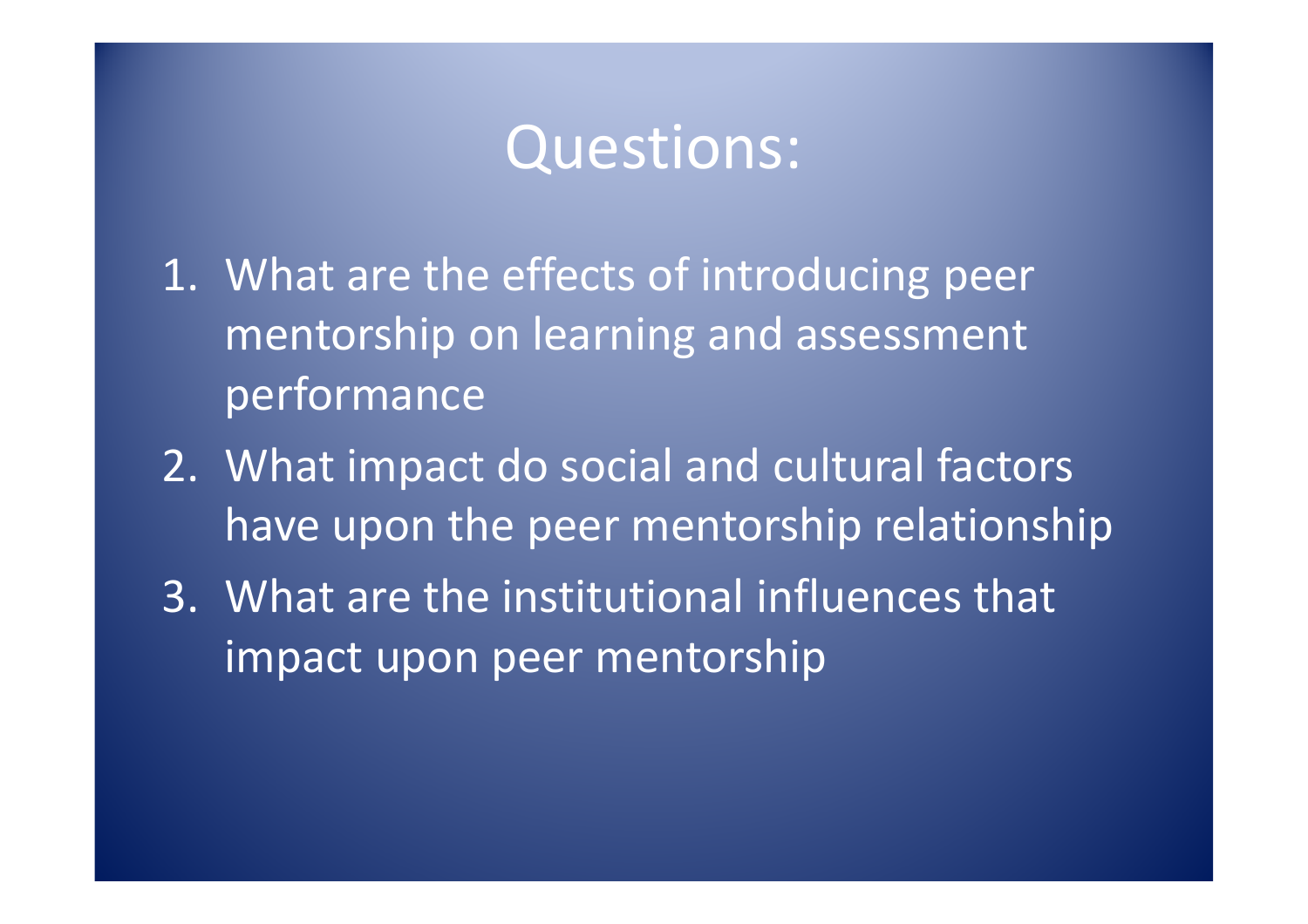## Findings

- 1. The learning experience and assessment:
- •Mentored students mean mark 63% (52%)
- $\bullet$ Mentors mean mark 66% (61%)
- • Mentors achieved a 0.8% higher VA score than those who did not act as a mentor
- $\bullet$ Nil attrition in both groups – (15%/5%)
- •100% Student Satisfaction 100% (80%/90%)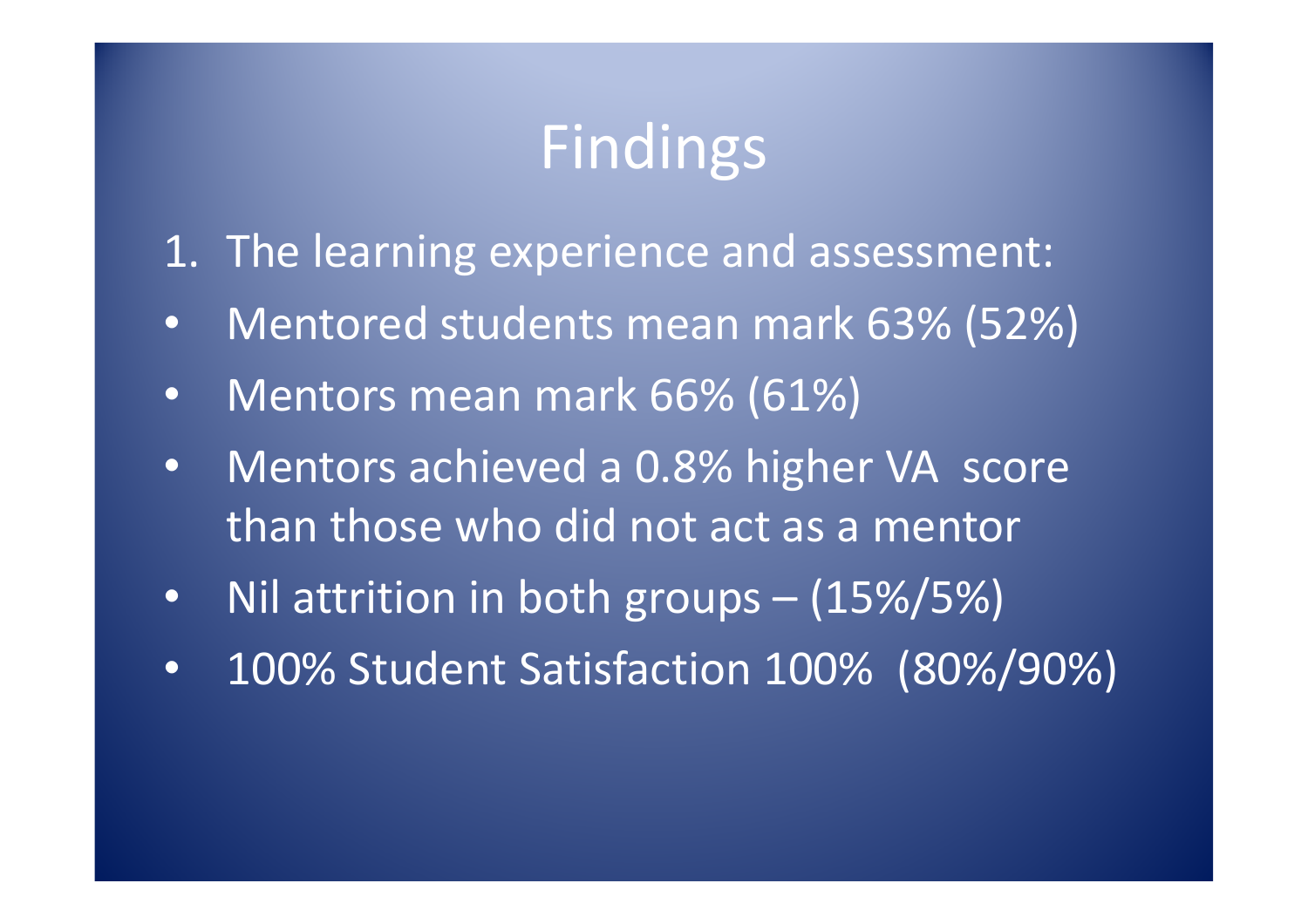# Why?

- Reliability?
- Access to "inside knowledge"
- Early engagement
- Support
- Confidence and self belief
- Motivation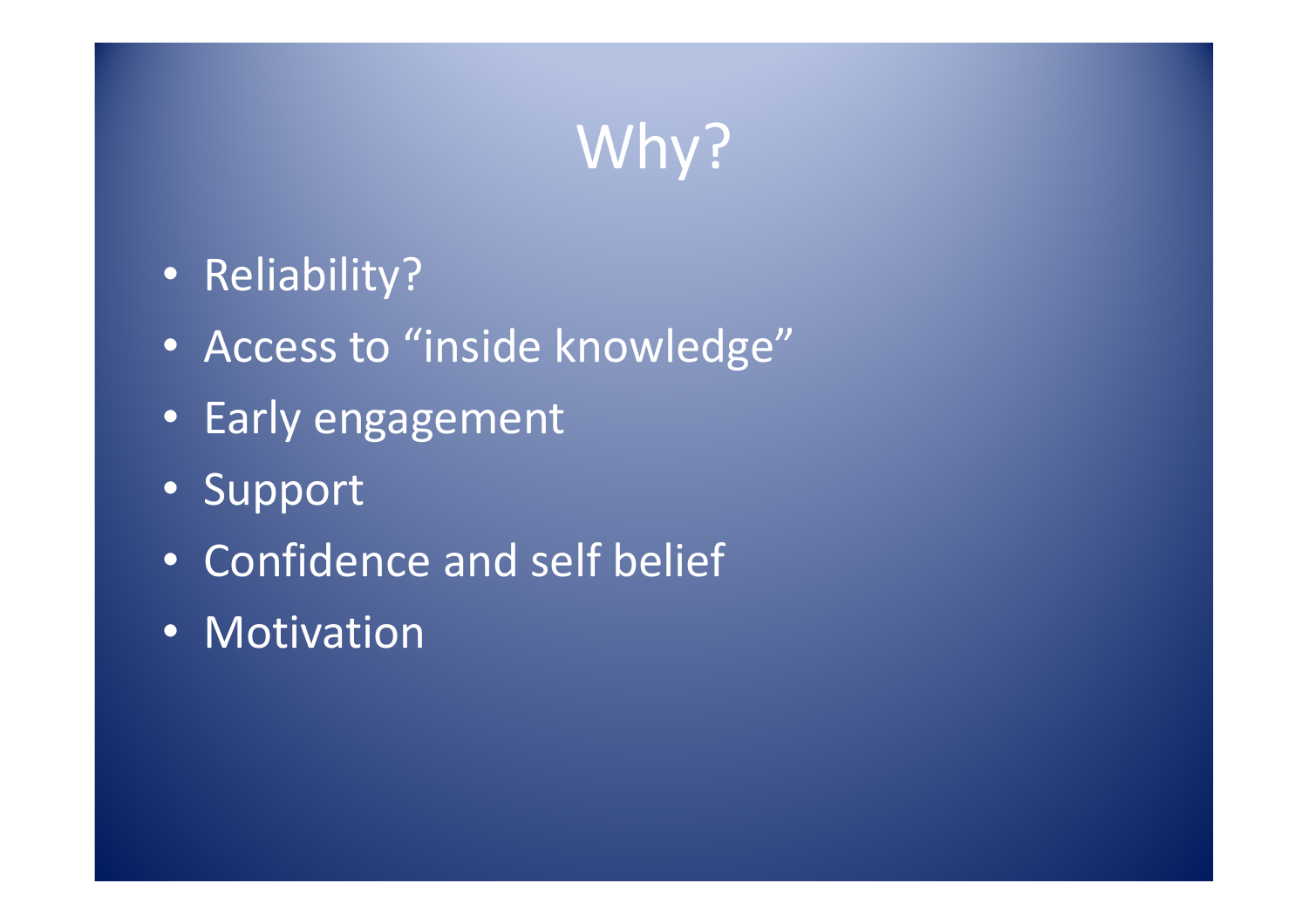# Findings

- 2. Key social and cultural factors influence the mentoring relationship
- •Age
- •Gender
- •Personality
- •**Culture**
- •Similarity/aggreableness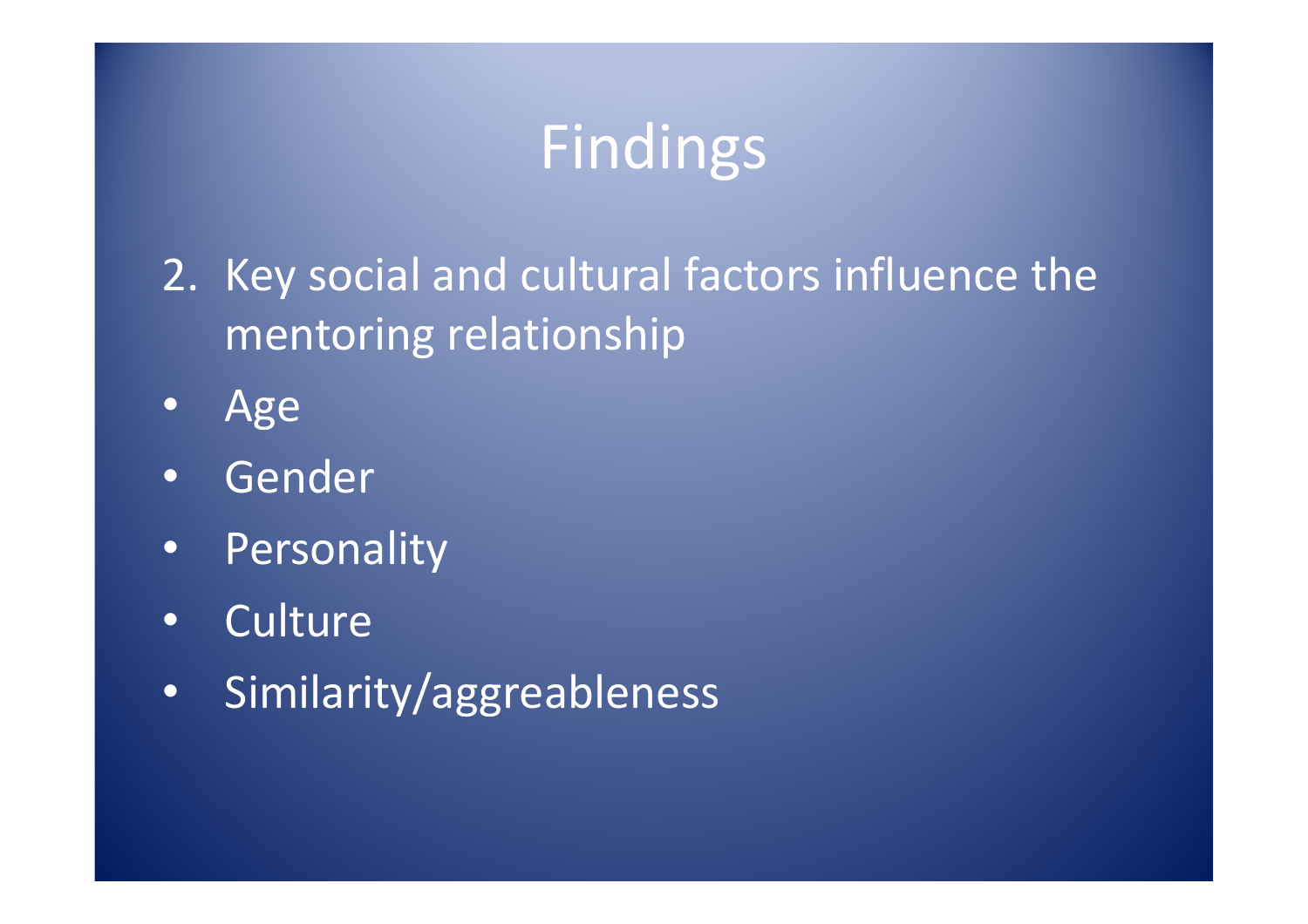# Findings:

- 3. The nature of the institution has a significant affect upon the success of mentoring
- •Time
- •Resources
- •Role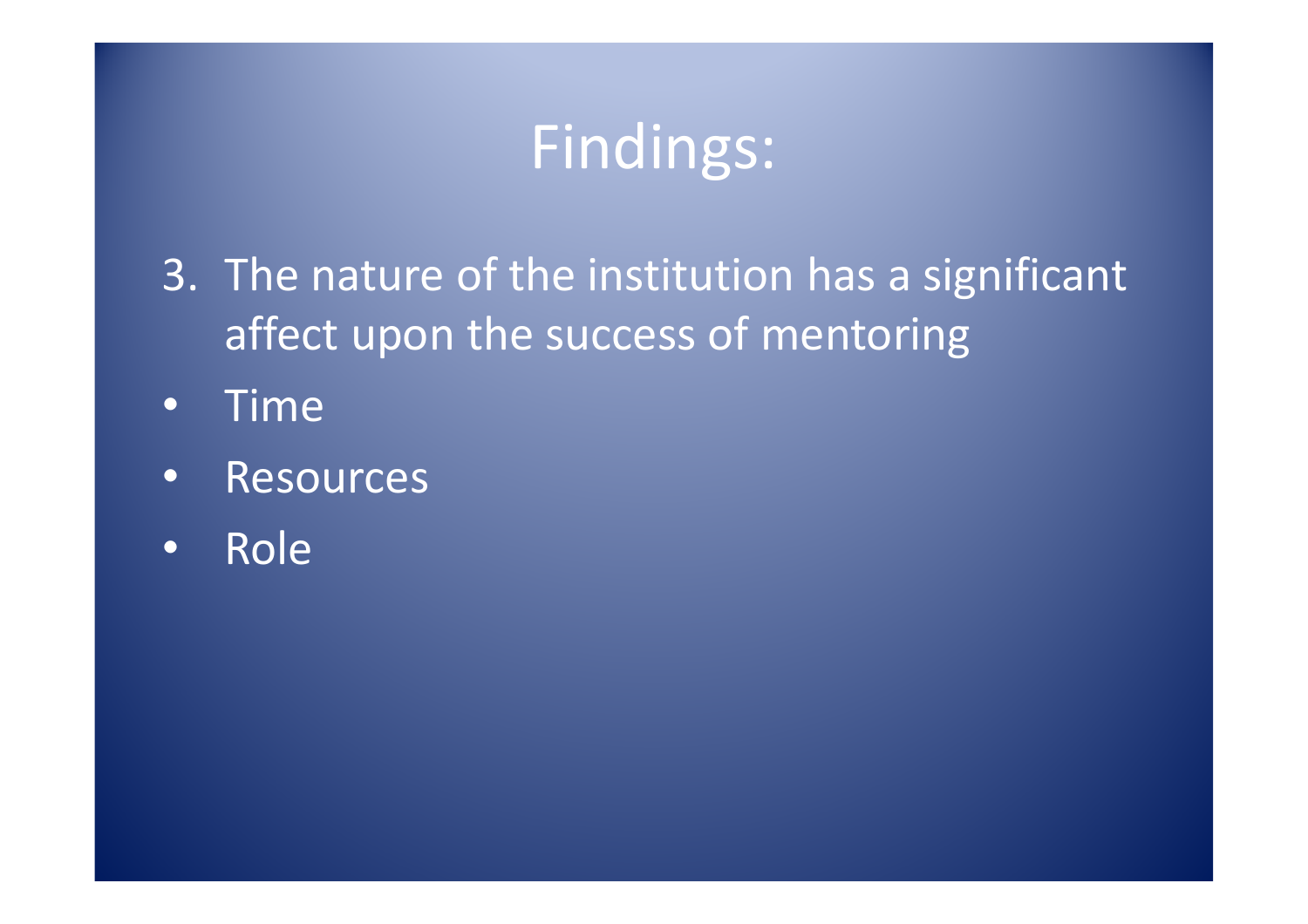# Implications/Recommendations:

- 1. Clear definition of roles
- 2. Selection/matching should take place
- 3. Training for both roles required
- 4. A contract "frames" the relationship
- 5. Tri partite model
- 6. Potential benefits highlighted to promote participation
- 7. PM to be firmly embedded within Institution/Course